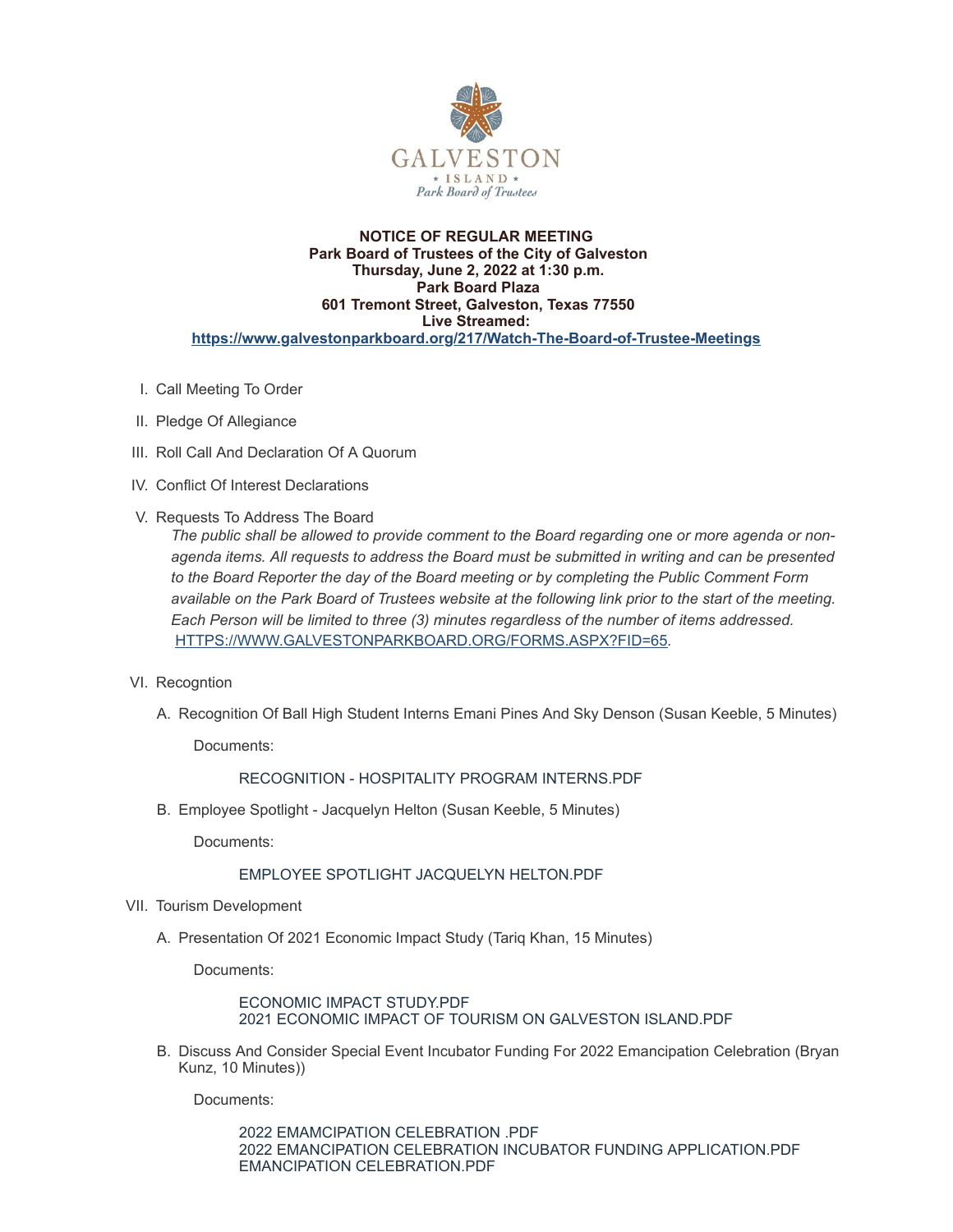# VIII. Administration

A. Presentation Of Strategic Plan Mid-Year Updates (Kelly De Schaun, 15 Minutes)

Documents:

## STRATEGIC PLAN MID-YEAR [UPDATE.PDF](https://www.galvestonparkboard.org/AgendaCenter/ViewFile/Item/7765?fileID=11968)

- B. Standing Committee Monthly Updates (Committee Chairs, 10 Minutes)
	- Beach Maintenance Advisory Committee (Jason Worthen)
	- Finance and Operations Committee (Dave Jacoby)
	- Parks and Amenities Committee (Steven Creitz)
	- Tourism Development Advisory Committee (Will Wright)
	- Workforce Development Committee (Jason Hardcastle)
- C. City Council Liaison Report (David Collins, 5 Minutes)
- D. Stewart Beach Ad Hoc Committee Update (David Collins, 5 Minutes)
- IX. Operations
	- A. Update On The Stewart Beach Drainage Project (Kimberly Danesi, 10 Minutes)

Documents:

#### 2022-06-02 OV SB DRAINAGE PROJECT [UPDATE.PDF](https://www.galvestonparkboard.org/AgendaCenter/ViewFile/Item/7767?fileID=11898)

B. Discuss And Consider Approval Of Agreement With Cavalla Historical Foundation (Kelly De Schaun, 10 Minutes)

Documents:

#### CHF [AGREEMENT.PDF](https://www.galvestonparkboard.org/AgendaCenter/ViewFile/Item/7770?fileID=11915)

C. Discuss And Consider Approval Of Beach Patrol Headquarters Schematic Design Contract (Peter Davis, 15 Minutes)

Documents:

#### BEACH PATROL HQ SCHEMATIC [DESIGN.PDF](https://www.galvestonparkboard.org/AgendaCenter/ViewFile/Item/7712?fileID=11904)

D. Update On The Mobile Amenities Project At Stewart Beach (Vince Lorefice, 5 Minutes)

Documents:

MOBILE [AMENITIES](https://www.galvestonparkboard.org/AgendaCenter/ViewFile/Item/7693?fileID=11668) MAY 2022 BOARD UPDATE .PDF

- X. Consent
	- A. Discuss And Consider Approval Of Park Board Of Trustees Meeting Minutes (Schel Heydenburg)

Documents:

# DRAFT PBOT MEETING MINUTES [04-26-2022.PDF](https://www.galvestonparkboard.org/AgendaCenter/ViewFile/Item/7735?fileID=11891)

B. Discuss And Consider Awarding Concessionaire Agreements To Begin June 2022 (Ann Hobing)

Documents:

DISCUSS AND CONSIDER AWARDING [CONCESSIONAIRE](https://www.galvestonparkboard.org/AgendaCenter/ViewFile/Item/7711?fileID=11680) AGREEMENTS TO BEGIN JUNE 2022.PDF

C. Discuss And Consider Funding Artist Boat For Bucket Brigade, Beautify The Bucket And World Ocean Day (Kimberly Danesi)

Documents: